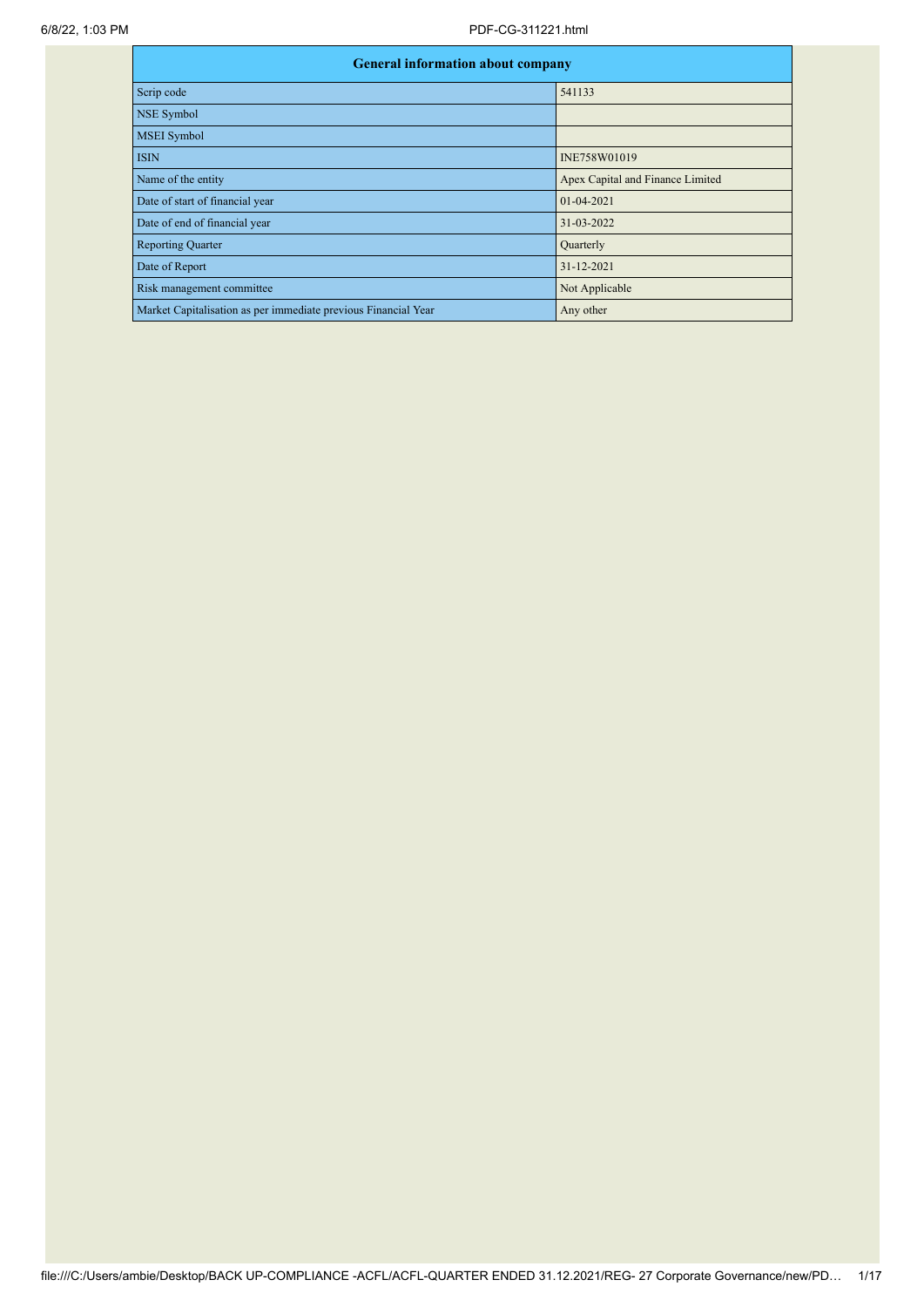## **Annexure I**

## **Annexure I to be submitted by listed entity on quarterly basis**

## **I. Composition of Board of Directors**

|            |            |                                                       |                            |                               |                            | Disclosure of notes on composition of board of directors explanatory                                 |                                             |                                          |                                                           |                      |                                            |                                                                                                                                                  |                                                                                                                                                                   |                                                                                                                                                                          |                                                                                                                                                                                                         |
|------------|------------|-------------------------------------------------------|----------------------------|-------------------------------|----------------------------|------------------------------------------------------------------------------------------------------|---------------------------------------------|------------------------------------------|-----------------------------------------------------------|----------------------|--------------------------------------------|--------------------------------------------------------------------------------------------------------------------------------------------------|-------------------------------------------------------------------------------------------------------------------------------------------------------------------|--------------------------------------------------------------------------------------------------------------------------------------------------------------------------|---------------------------------------------------------------------------------------------------------------------------------------------------------------------------------------------------------|
|            |            |                                                       |                            |                               |                            |                                                                                                      |                                             |                                          | Whether the listed entity has a Regular Chairperson   Yes |                      |                                            |                                                                                                                                                  |                                                                                                                                                                   |                                                                                                                                                                          |                                                                                                                                                                                                         |
|            |            |                                                       |                            |                               |                            |                                                                                                      |                                             |                                          | Whether Chairperson is related to MD or CEO No            |                      |                                            |                                                                                                                                                  |                                                                                                                                                                   |                                                                                                                                                                          |                                                                                                                                                                                                         |
| PAN        | <b>DIN</b> | Category 1<br>of directors                            | Category 2<br>of directors | Category<br>3 of<br>directors | Date<br>of<br><b>Birth</b> | Whether<br>special<br>resolution<br>passed?<br>[Refer Reg.<br>$17(1A)$ of<br>Listing<br>Regulations] | Date of<br>passing<br>special<br>resolution | <b>Initial Date</b><br>of<br>appointment | Date of Re-<br>appointment                                | Date of<br>cessation | Tenure<br>of<br>director<br>(in<br>months) | No of<br>Directorship<br>in listed<br>entities<br>including<br>this listed<br>entity (Refer<br>Regulation<br>$17A$ of<br>Listing<br>Regulations) | No of<br>Independent<br>Directorship<br>in listed<br>entities<br>including<br>this listed<br>entity (Refer<br>Regulation<br>$17A(1)$ of<br>Listing<br>Regulations | Number of<br>memberships<br>in Audit/<br>Stakeholder<br>Committee(s)<br>including this<br>listed entity<br>(Refer<br>Regulation<br>$26(1)$ of<br>Listing<br>Regulations) | No of post of<br>Chairperson<br>in Audit/<br>Stakeholder<br>Committee<br>held in listed<br>entities<br>including this<br>listed entity<br>(Refer<br>Regulation<br>$26(1)$ of<br>Listing<br>Regulations) |
| AASPS9513Q | 00029864   | Non-<br>Executive -<br>Independent<br>Director        | Chairperson                |                               | $20 -$<br>$05 -$<br>1958   | NA                                                                                                   |                                             | 01-09-2017                               | 26-09-2017                                                |                      | 60                                         | $\overline{3}$                                                                                                                                   | $\overline{3}$                                                                                                                                                    | $\overline{4}$                                                                                                                                                           |                                                                                                                                                                                                         |
| AAYPS9409B | 00039567   | Executive<br>Director                                 | Not<br>Applicable          | MD                            | $29 -$<br>$05 -$<br>1966   | NA                                                                                                   |                                             | 01-09-2016                               | 01-02-2017                                                |                      | 60                                         |                                                                                                                                                  | $\mathbf{0}$                                                                                                                                                      |                                                                                                                                                                          |                                                                                                                                                                                                         |
| ABLPC0800G | 02586702   | Non-<br>Executive -<br>Non<br>Independent<br>Director | <b>Not</b><br>Applicable   |                               | $11-$<br>$03 -$<br>1979    | NA                                                                                                   |                                             | 25-08-2009                               | 26-09-2009                                                |                      | $\Omega$                                   |                                                                                                                                                  | $\mathbf{0}$                                                                                                                                                      |                                                                                                                                                                          |                                                                                                                                                                                                         |
| AXAPS8505K | 02767062   | Non-<br>Executive -<br>Non<br>Independent<br>Director | Not<br>Applicable          |                               | $30 -$<br>$11-$<br>1983    | NA                                                                                                   |                                             | 01-09-2017                               | 26-09-2017                                                |                      | $\Omega$                                   |                                                                                                                                                  | $\mathbf{0}$                                                                                                                                                      |                                                                                                                                                                          | $\Omega$                                                                                                                                                                                                |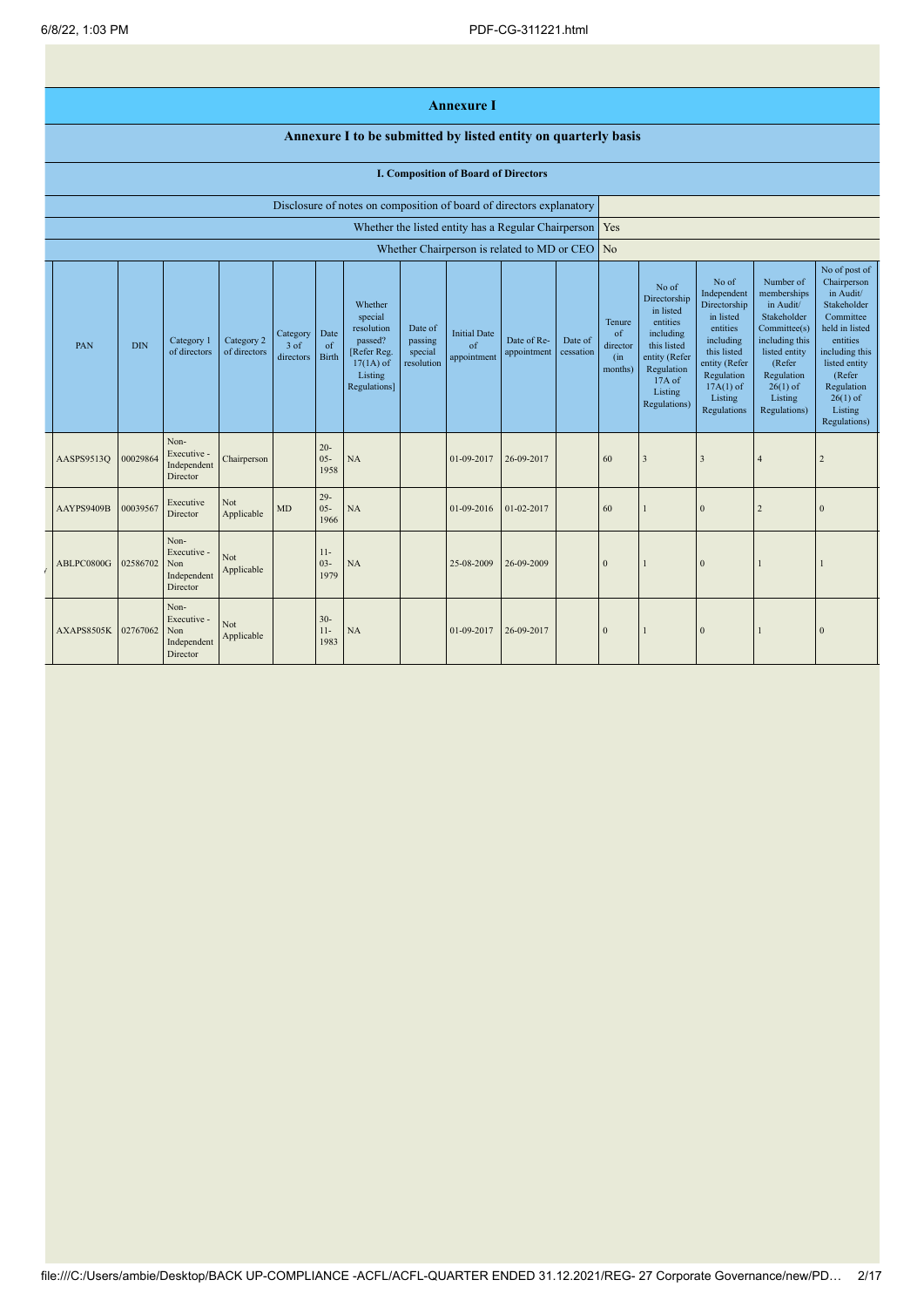|                |                                                     | <b>I. Composition of Board of Directors</b><br>Disclosure of notes on composition of board of directors explanatory |                     |            |                                                |                                             |                     |                          |                                                                                                      |                                             |                                          |                            |                      |                                            |                                                                                                                                                |                                                                                                                                                                      |                                                                                  |
|----------------|-----------------------------------------------------|---------------------------------------------------------------------------------------------------------------------|---------------------|------------|------------------------------------------------|---------------------------------------------|---------------------|--------------------------|------------------------------------------------------------------------------------------------------|---------------------------------------------|------------------------------------------|----------------------------|----------------------|--------------------------------------------|------------------------------------------------------------------------------------------------------------------------------------------------|----------------------------------------------------------------------------------------------------------------------------------------------------------------------|----------------------------------------------------------------------------------|
|                | Whether the listed entity has a Regular Chairperson |                                                                                                                     |                     |            |                                                |                                             |                     |                          |                                                                                                      |                                             |                                          |                            |                      |                                            |                                                                                                                                                |                                                                                                                                                                      |                                                                                  |
| Sr             | Title<br>(Mr)<br>Ms)                                | Name of<br>the<br>Director                                                                                          | PAN                 | <b>DIN</b> | Category 1<br>of directors                     | Category 2 Category Date<br>of<br>directors | $3$ of<br>directors | of<br><b>Birth</b>       | Whether<br>special<br>resolution<br>passed?<br>[Refer Reg.<br>$17(1A)$ of<br>Listing<br>Regulations] | Date of<br>passing<br>special<br>resolution | <b>Initial Date</b><br>of<br>appointment | Date of Re-<br>appointment | Date of<br>cessation | Tenure<br>of<br>director<br>(in<br>months) | No of<br>Directorship<br>in listed<br>entities<br>including<br>this listed<br>entity (Refer<br>Regulation<br>17A of<br>Listing<br>Regulations) | No of<br>Independent<br>Directorship<br>in listed<br>entities<br>including<br>this listed<br>entity<br>(Refer<br>Regulation<br>$17A(1)$ of<br>Listing<br>Regulations | Nur<br>mem<br>$\mathbf{m}$<br>Stak<br>Com<br>inclu<br>liste<br>Reg<br>26<br>Regu |
| $\overline{5}$ | Mrs                                                 | Promila<br>Bhardwaj                                                                                                 | AADPB3674L 06428534 |            | Non-<br>Executive -<br>Independent<br>Director | Not<br>Applicable                           |                     | $25 -$<br>$12 -$<br>1954 | NA                                                                                                   |                                             | 01-09-2017                               | 26-09-2017                 |                      | 60                                         |                                                                                                                                                | $\overline{2}$                                                                                                                                                       | 2                                                                                |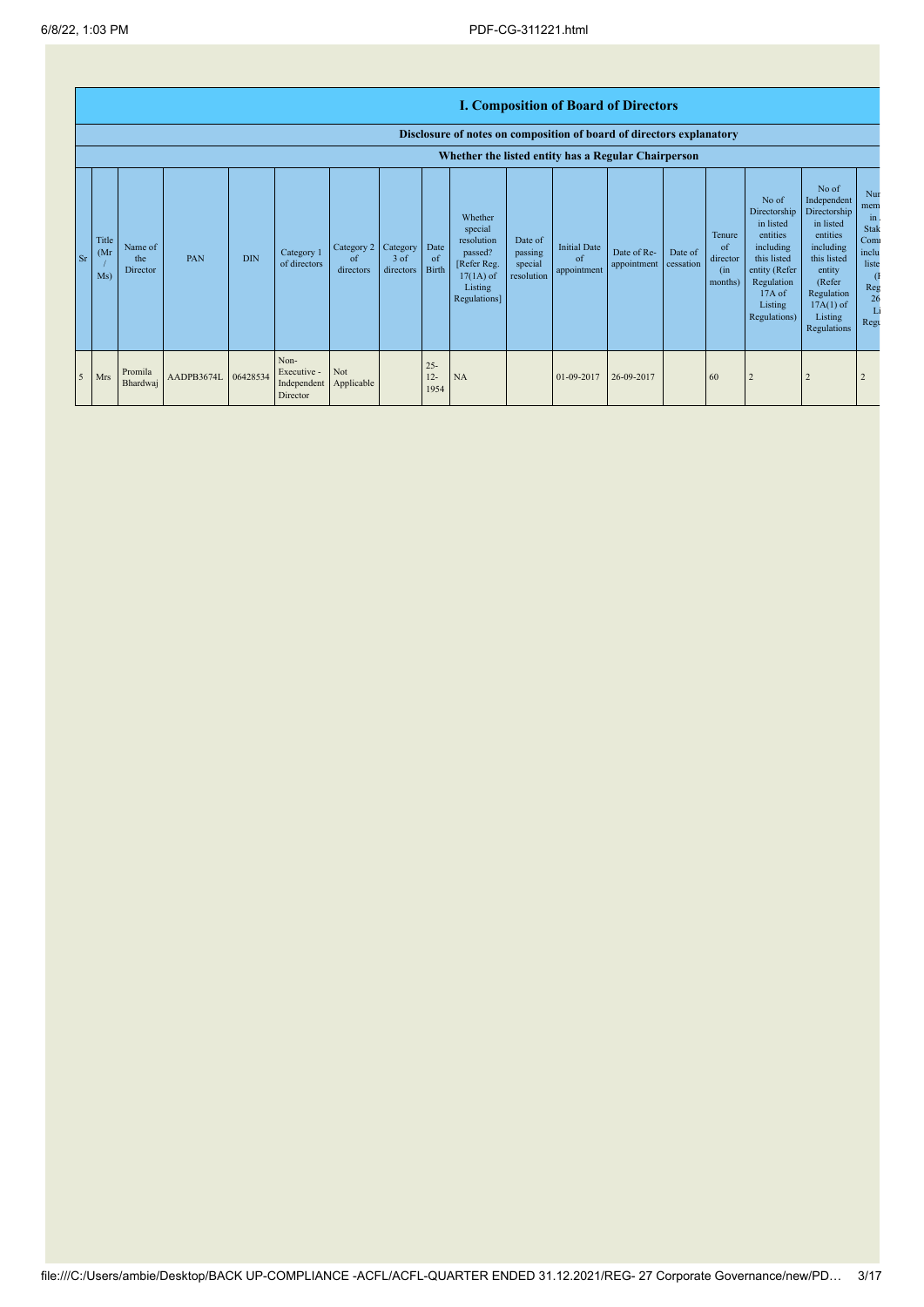|                | <b>Audit Committee Details</b> |                              |                                                       |                            |                        |                      |                |  |  |  |
|----------------|--------------------------------|------------------------------|-------------------------------------------------------|----------------------------|------------------------|----------------------|----------------|--|--|--|
|                |                                |                              | Whether the Audit Committee has a Regular Chairperson | Yes                        |                        |                      |                |  |  |  |
| <b>Sr</b>      | <b>DIN</b><br>Number           | Name of Committee<br>members | Category 1 of directors                               | Category 2 of<br>directors | Date of<br>Appointment | Date of<br>Cessation | <b>Remarks</b> |  |  |  |
|                | 00029864                       | Ramesh Shah                  | Non-Executive - Independent<br>Director               | Chairperson                | 01-09-2017             |                      |                |  |  |  |
| $\overline{2}$ | 00039567                       | Shekhar Singh                | <b>Executive Director</b>                             | Member                     | 01-09-2017             |                      |                |  |  |  |
| $\overline{3}$ | 06428534                       | Promila Bhardwaj             | Non-Executive - Independent<br>Director               | Member                     | 01-09-2017             |                      |                |  |  |  |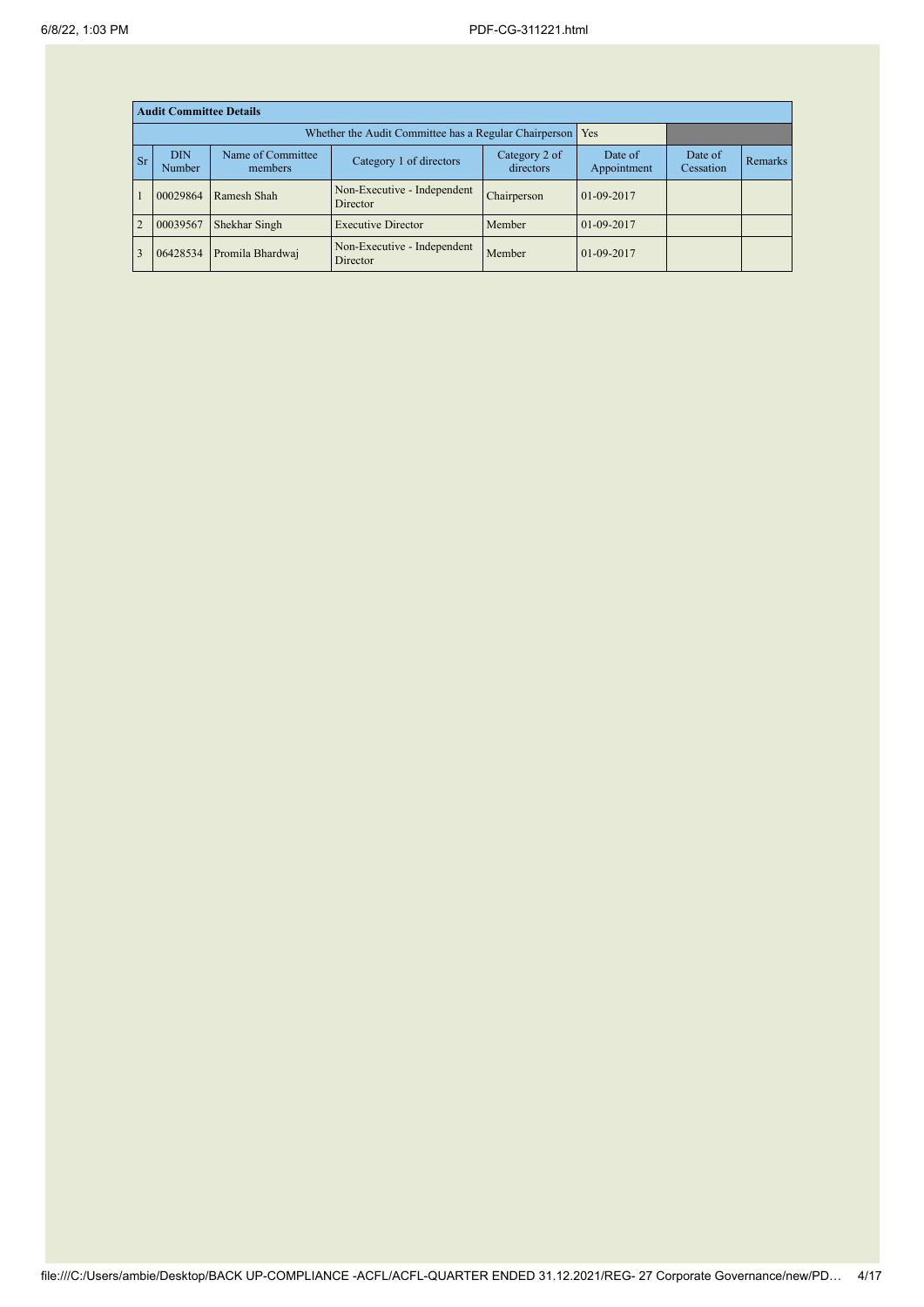|                | Nomination and remuneration committee |                                                                             |                                                    |                        |                      |         |  |  |  |  |
|----------------|---------------------------------------|-----------------------------------------------------------------------------|----------------------------------------------------|------------------------|----------------------|---------|--|--|--|--|
|                |                                       | Whether the Nomination and remuneration committee has a Regular Chairperson | Yes                                                |                        |                      |         |  |  |  |  |
| <b>Sr</b>      | <b>DIN</b><br>Number                  | Name of Committee<br>members                                                | Category 2 of<br>directors                         | Date of<br>Appointment | Date of<br>Cessation | Remarks |  |  |  |  |
|                | 00029864                              | Ramesh Shah                                                                 | Non-Executive - Independent<br>Director            | Chairperson            | $01-09-2017$         |         |  |  |  |  |
| $\overline{2}$ | 02586702                              | Sumit Choudhary                                                             | Non-Executive - Non<br><b>Independent Director</b> | Member                 | 01-09-2017           |         |  |  |  |  |
|                |                                       | 06428534 Promila Bhardwaj                                                   | Non-Executive - Independent<br>Director            | Member                 | $01-09-2017$         |         |  |  |  |  |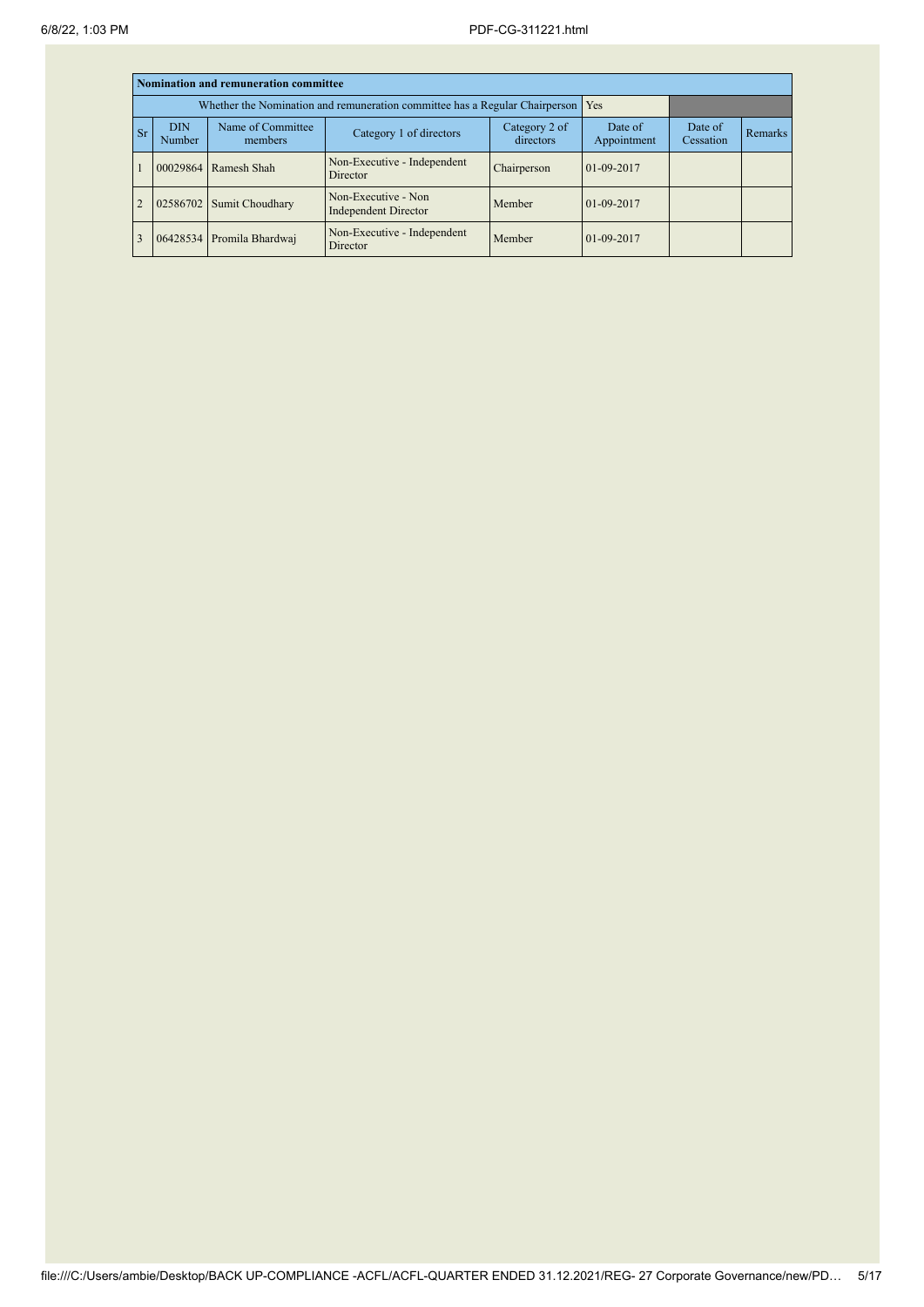|                | <b>Stakeholders Relationship Committee</b>                                                   |                                                                                 |                                                    |                            |                        |                      |                |  |  |  |
|----------------|----------------------------------------------------------------------------------------------|---------------------------------------------------------------------------------|----------------------------------------------------|----------------------------|------------------------|----------------------|----------------|--|--|--|
|                |                                                                                              | Whether the Stakeholders Relationship Committee has a Regular Chairperson   Yes |                                                    |                            |                        |                      |                |  |  |  |
|                | Name of Committee<br><b>DIN</b><br><b>Sr</b><br>Category 1 of directors<br>Number<br>members |                                                                                 |                                                    | Category 2 of<br>directors | Date of<br>Appointment | Date of<br>Cessation | <b>Remarks</b> |  |  |  |
|                | 00039567                                                                                     | Shekhar Singh                                                                   | <b>Executive Director</b>                          | Member                     | 01-09-2017             |                      |                |  |  |  |
| $\overline{2}$ | 02586702                                                                                     | Sumit Choudhary                                                                 | Non-Executive - Non<br><b>Independent Director</b> | Chairperson                | $01-09-2017$           |                      |                |  |  |  |
|                | 02767062                                                                                     | Sandeep Kumar                                                                   | Non-Executive - Non<br><b>Independent Director</b> | Member                     | $01-09-2017$           |                      |                |  |  |  |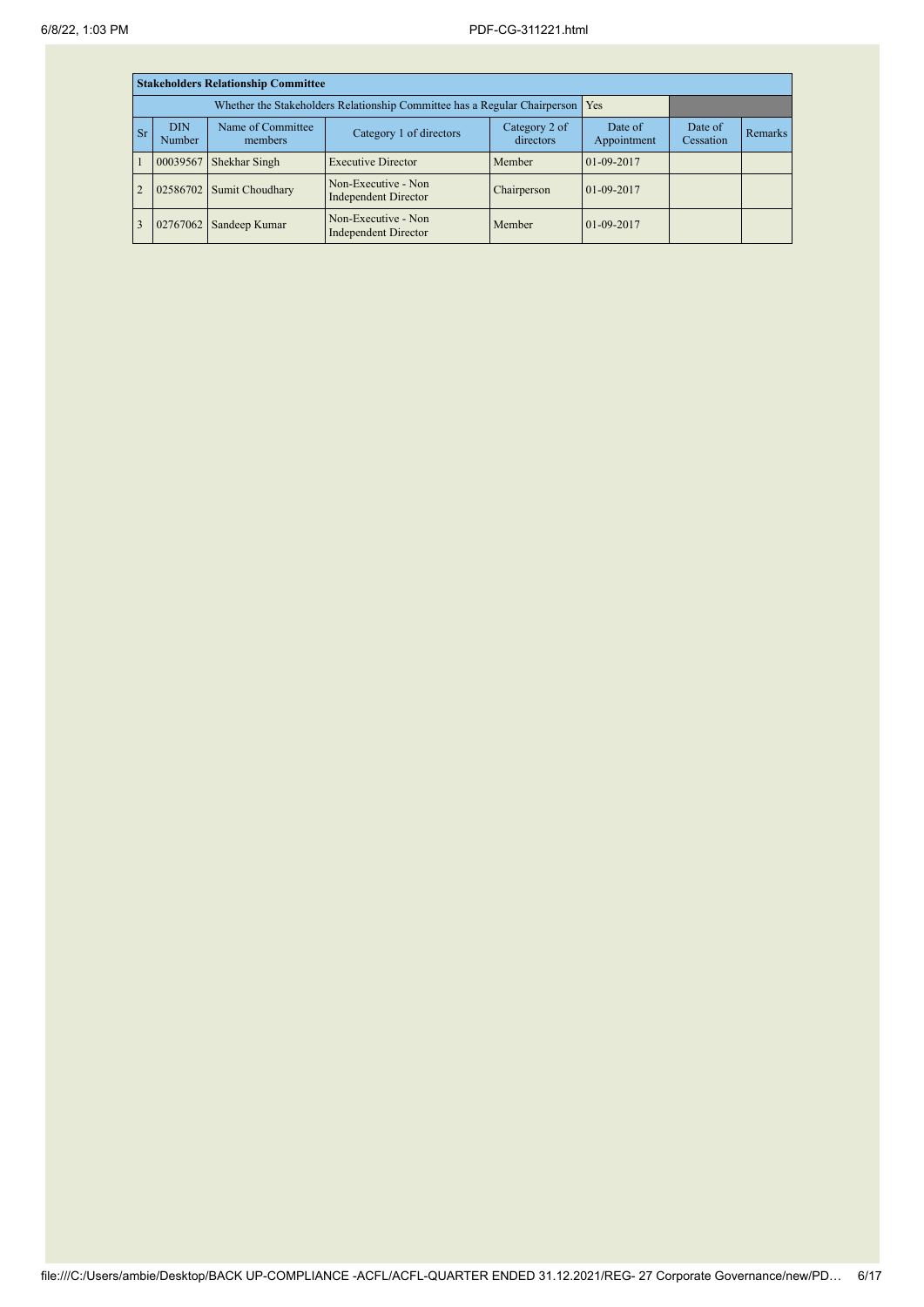|       | <b>Risk Management Committee</b> |                                                                 |                            |                            |                        |                      |         |  |  |
|-------|----------------------------------|-----------------------------------------------------------------|----------------------------|----------------------------|------------------------|----------------------|---------|--|--|
|       |                                  | Whether the Risk Management Committee has a Regular Chairperson |                            |                            |                        |                      |         |  |  |
| $S_r$ | <b>DIN</b><br>Number             | Name of Committee<br>members                                    | Category 1 of<br>directors | Category 2 of<br>directors | Date of<br>Appointment | Date of<br>Cessation | Remarks |  |  |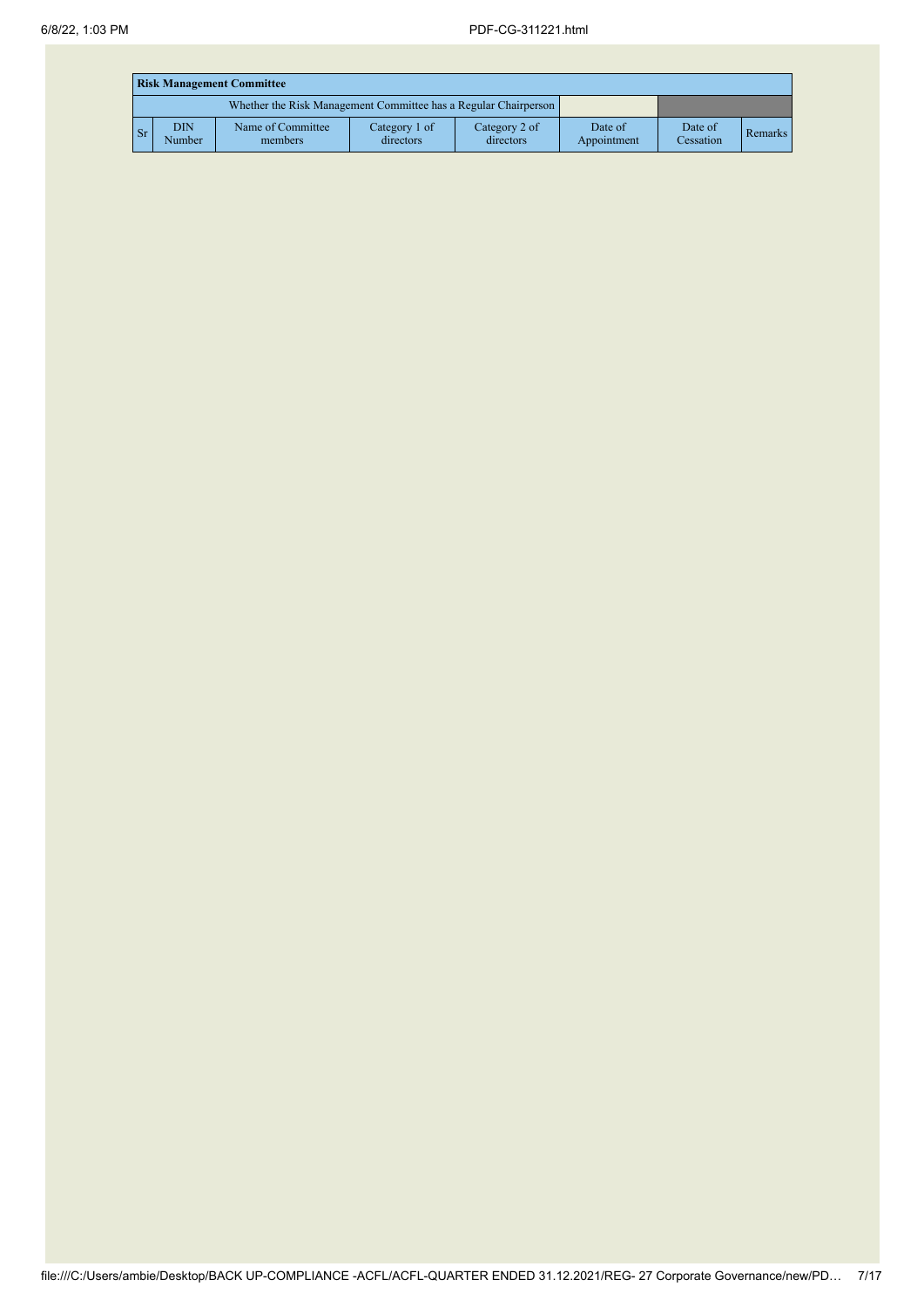|             | <b>Corporate Social Responsibility Committee</b>                                |                              |                            |                            |                        |                      |         |  |  |
|-------------|---------------------------------------------------------------------------------|------------------------------|----------------------------|----------------------------|------------------------|----------------------|---------|--|--|
|             | Whether the Corporate Social Responsibility Committee has a Regular Chairperson |                              |                            |                            |                        |                      |         |  |  |
| $S_{\rm r}$ | <b>DIN</b><br>Number                                                            | Name of Committee<br>members | Category 1 of<br>directors | Category 2 of<br>directors | Date of<br>Appointment | Date of<br>Cessation | Remarks |  |  |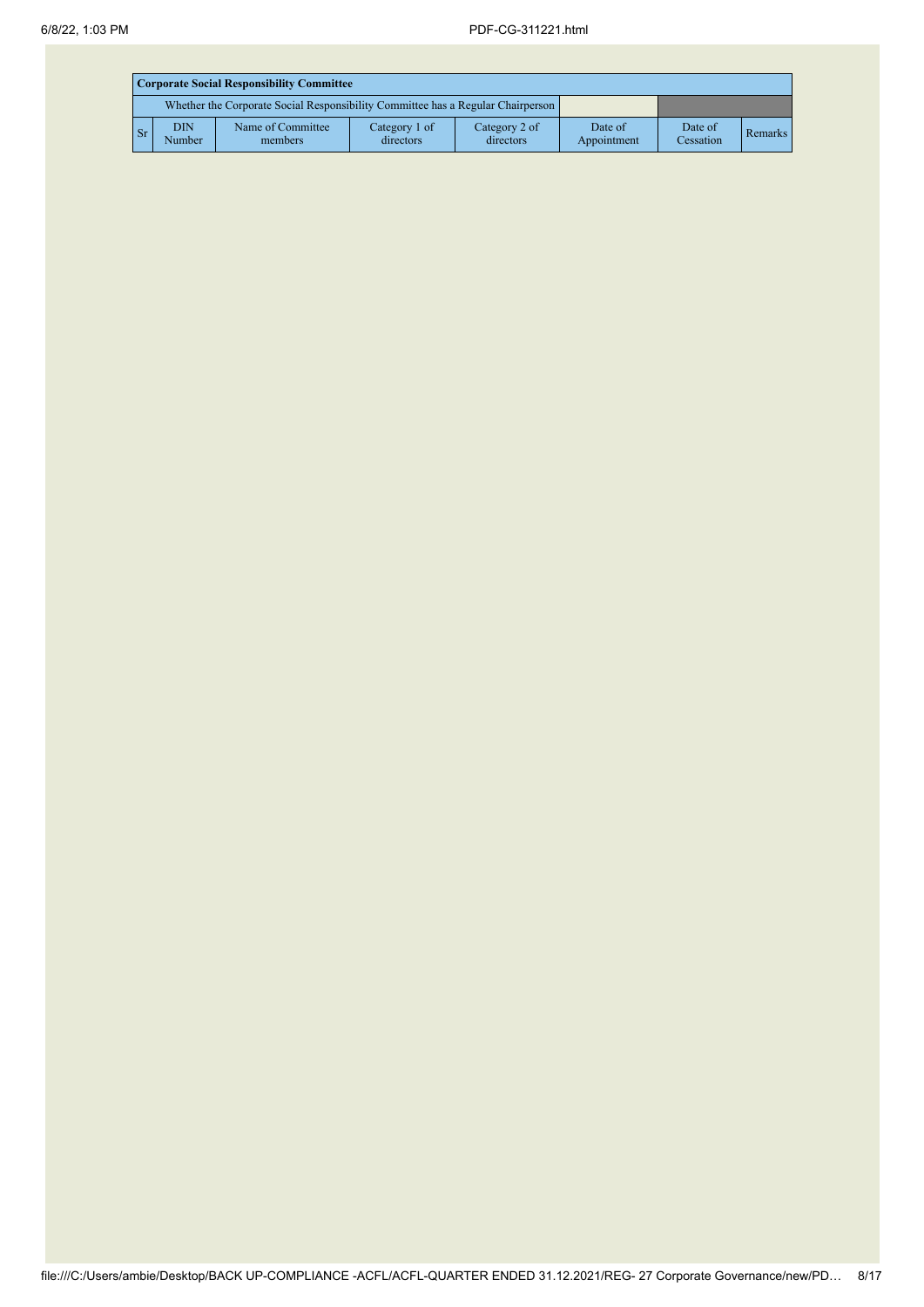|                | <b>Other Committee</b>                                        |                              |                                             |                                             |                            |         |
|----------------|---------------------------------------------------------------|------------------------------|---------------------------------------------|---------------------------------------------|----------------------------|---------|
| Sr             | <b>DIN</b><br>Number                                          | Name of Committee<br>members | Name of other committee                     | Category 1 of directors                     | Category 2 of<br>directors | Remarks |
|                | Finance & Executive<br>00039567<br>Shekhar Singh<br>Committee |                              | <b>Executive Director</b>                   | Chairperson                                 |                            |         |
|                | 02586702                                                      | Sumit Choudhary              | Finance & Executive<br>Committee            | Non-Executive - Non Independent<br>Director | Member                     |         |
| $\overline{3}$ | 02767062                                                      | Sandeep Kumar                | Finance & Executive<br>Committee            | Non-Executive - Non Independent<br>Director | Member                     |         |
| $\overline{4}$ | 00029864                                                      | Ramesh Shah                  | <b>Security Committee</b>                   | Non-Executive - Independent<br>Director     | Chairperson                |         |
| 5              | 00039567                                                      | Shekhar Singh                | <b>Security Committee</b>                   | <b>Executive Director</b>                   | Member                     |         |
| 6              | 02586702<br>Sumit Choudhary<br><b>Security Committee</b>      |                              | Non-Executive - Non Independent<br>Director | Member                                      |                            |         |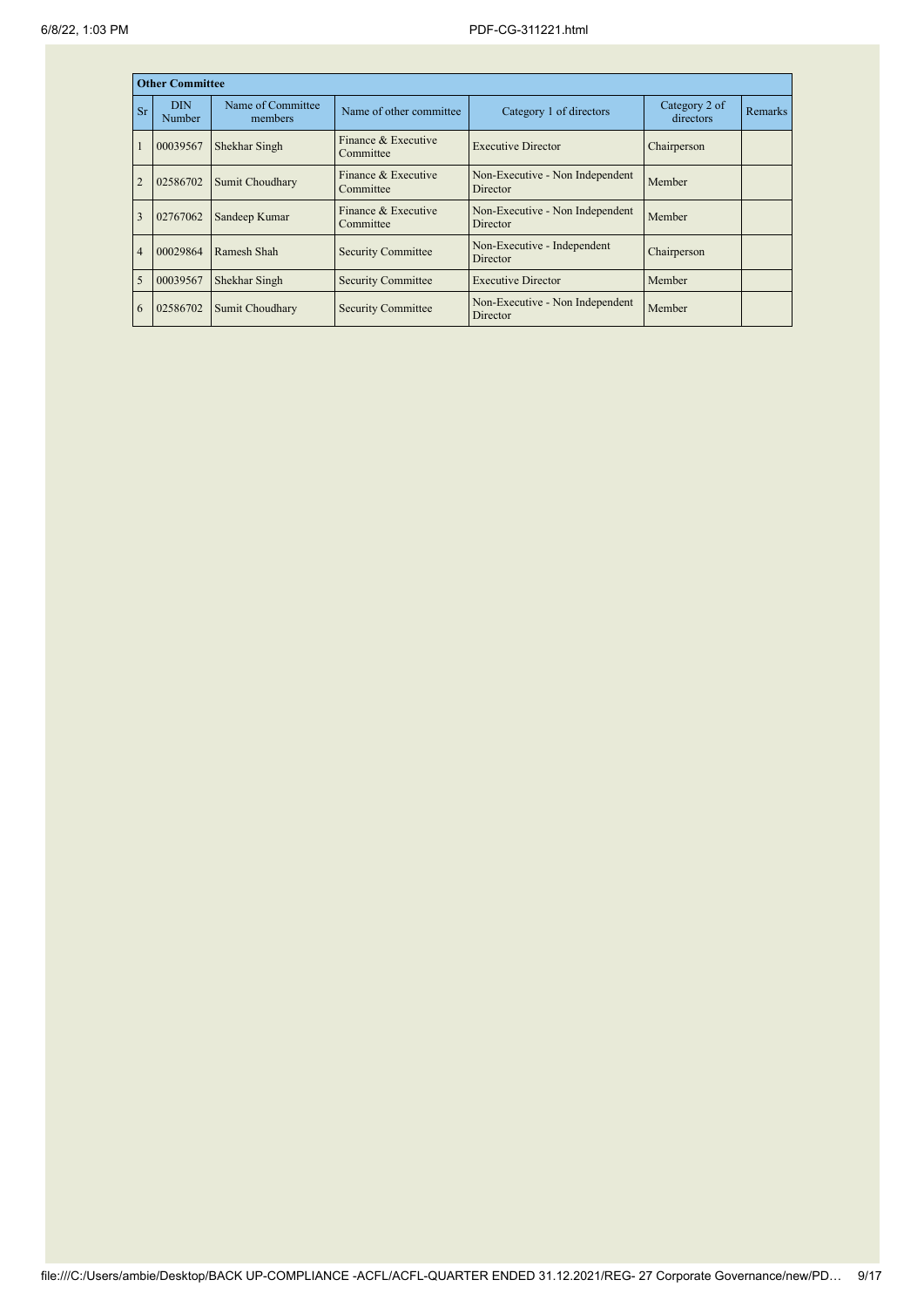|                |                                                                           | <b>Annexure 1</b>                         |                                                                     |                                                                      |                                       |                                                     |                                                                                      |                                                                        |  |
|----------------|---------------------------------------------------------------------------|-------------------------------------------|---------------------------------------------------------------------|----------------------------------------------------------------------|---------------------------------------|-----------------------------------------------------|--------------------------------------------------------------------------------------|------------------------------------------------------------------------|--|
|                |                                                                           | <b>Annexure 1</b>                         |                                                                     |                                                                      |                                       |                                                     |                                                                                      |                                                                        |  |
|                |                                                                           | <b>III. Meeting of Board of Directors</b> |                                                                     |                                                                      |                                       |                                                     |                                                                                      |                                                                        |  |
|                |                                                                           |                                           | Disclosure of notes on meeting of<br>board of directors explanatory |                                                                      |                                       |                                                     |                                                                                      |                                                                        |  |
|                | Date(s) of<br>meeting (if any)<br><b>Sr</b><br>in the previous<br>quarter |                                           | $Date(s)$ of<br>meeting (if any)<br>in the current<br>quarter       | Maximum gap<br>between any two<br>consecutive (in<br>number of days) | Notes for<br>not<br>providing<br>Date | Whether<br>requirement of<br>Quorum met<br>(Yes/No) | Number of Directors<br>present* (All directors<br>including Independent<br>Director) | No. of<br>Independent<br><b>Directors</b><br>attending the<br>meeting* |  |
|                |                                                                           | 14-08-2021                                |                                                                     |                                                                      |                                       | <b>Yes</b>                                          |                                                                                      |                                                                        |  |
| $\overline{2}$ |                                                                           |                                           | 14-11-2021                                                          | 91                                                                   |                                       | Yes                                                 | $\overline{4}$                                                                       |                                                                        |  |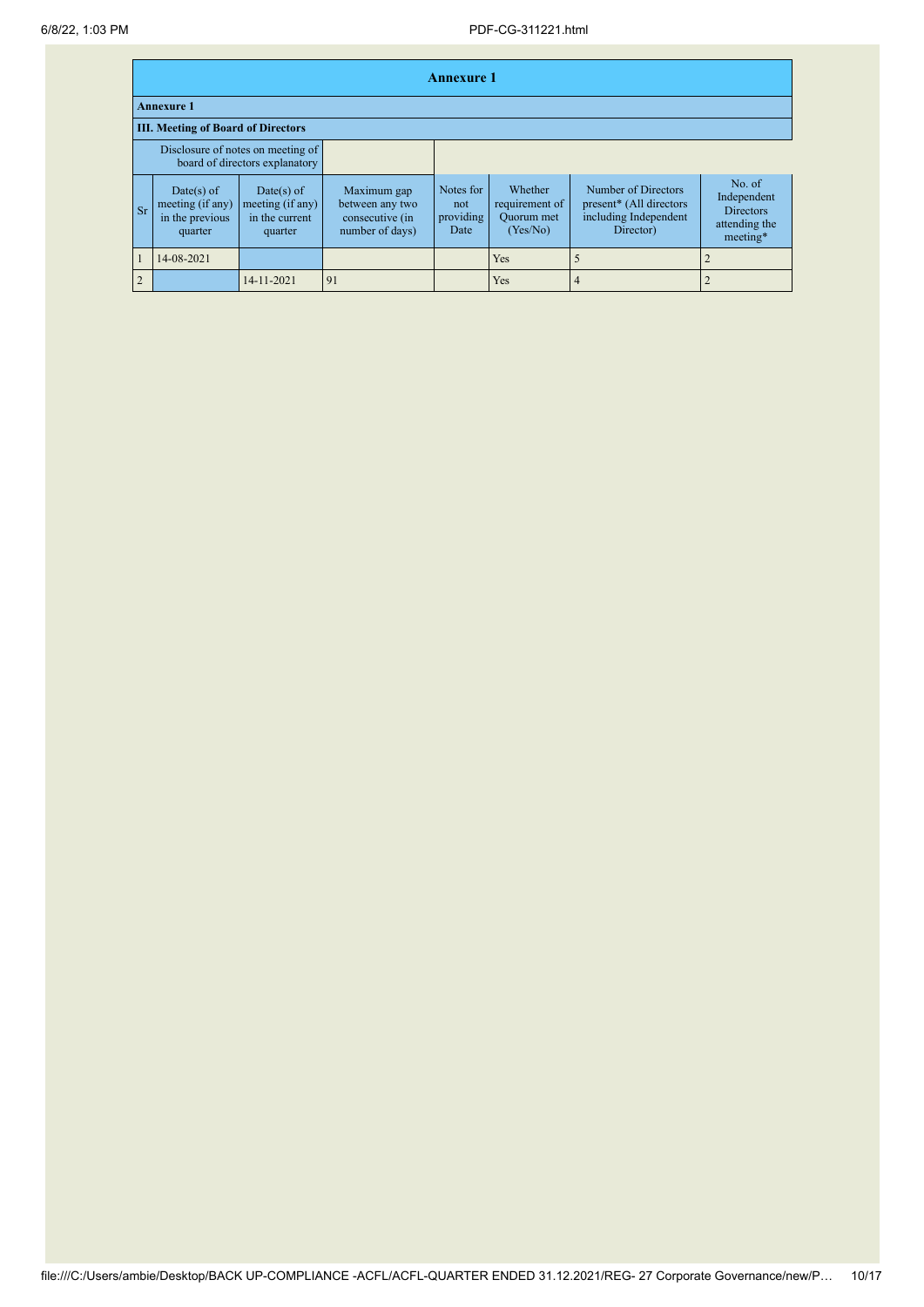|                |                                                          |                                                                                                            |                                                                      | <b>Annexure 1</b>                   |                                       |                                                        |                                                                                            |                                                                        |  |
|----------------|----------------------------------------------------------|------------------------------------------------------------------------------------------------------------|----------------------------------------------------------------------|-------------------------------------|---------------------------------------|--------------------------------------------------------|--------------------------------------------------------------------------------------------|------------------------------------------------------------------------|--|
|                | <b>IV. Meeting of Committees</b>                         |                                                                                                            |                                                                      |                                     |                                       |                                                        |                                                                                            |                                                                        |  |
|                | Disclosure of notes on meeting of committees explanatory |                                                                                                            |                                                                      |                                     |                                       |                                                        |                                                                                            |                                                                        |  |
| <b>Sr</b>      | Name of<br>Committee                                     | $Date(s)$ of meeting (Enter<br>dates of Previous quarter<br>and Current quarter in<br>chronological order) | Maximum gap<br>between any two<br>consecutive (in<br>number of days) | Name of<br>other<br>committee       | Reson for<br>not<br>providing<br>date | Whether<br>requirement<br>of Quorum<br>met<br>(Yes/No) | Number of<br>Directors present*<br>(All directors<br>including<br>Independent<br>Director) | No. of<br>Independent<br><b>Directors</b><br>attending the<br>meeting* |  |
|                | Audit<br>Committee                                       | 14-08-2021                                                                                                 |                                                                      |                                     |                                       | <b>Yes</b>                                             | $\overline{3}$                                                                             |                                                                        |  |
| $\overline{2}$ | Audit<br>Committee                                       | 14-11-2021                                                                                                 | 91                                                                   |                                     |                                       | Yes                                                    | 3                                                                                          |                                                                        |  |
| $\overline{3}$ | Other<br>Committee                                       | $10 - 12 - 2021$                                                                                           |                                                                      | Finance &<br>Executive<br>Committee |                                       | Yes                                                    | 3                                                                                          | $\theta$                                                               |  |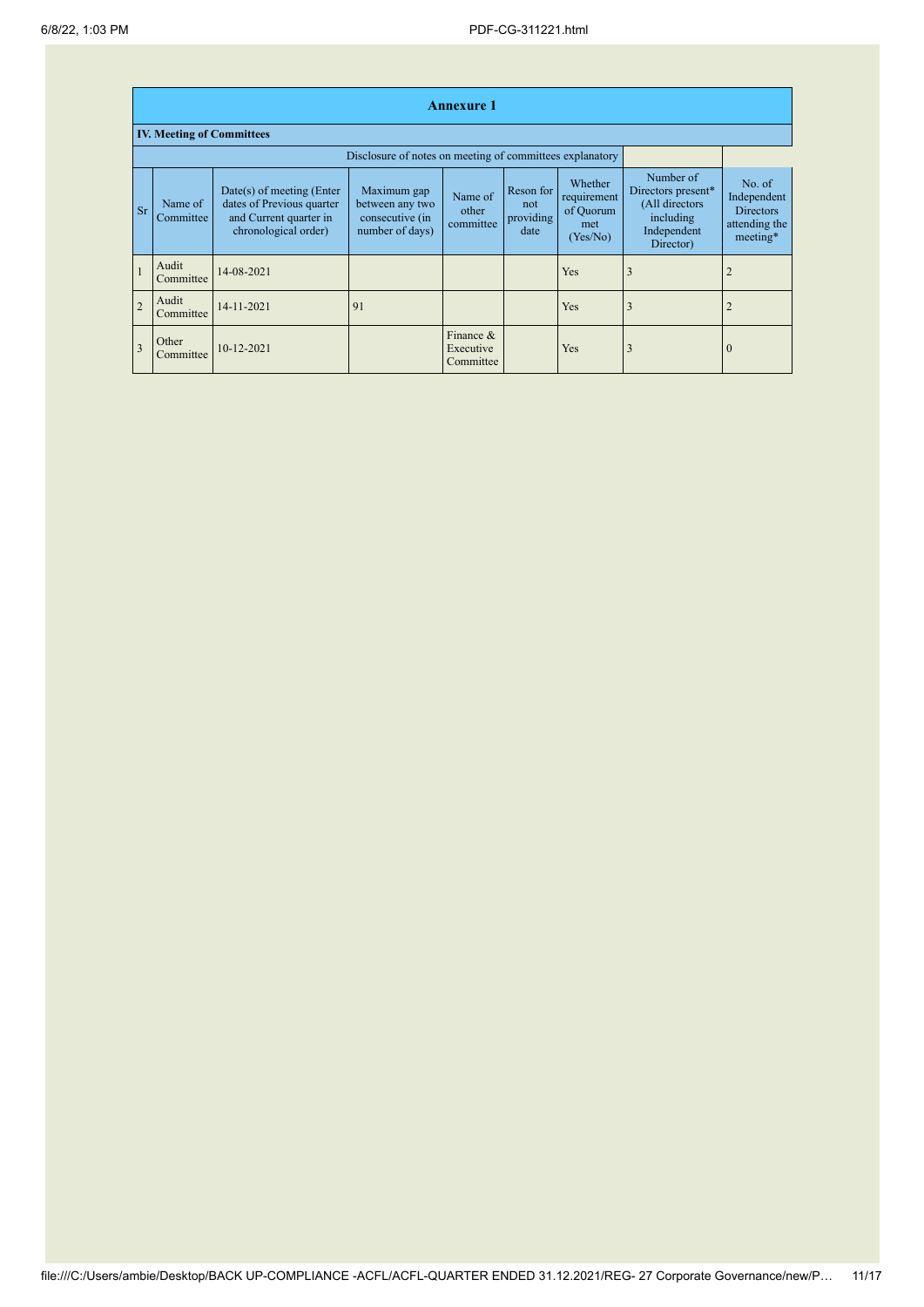|                | <b>Annexure 1</b>                                                                                         |                                  |                                                                    |  |  |  |  |  |  |
|----------------|-----------------------------------------------------------------------------------------------------------|----------------------------------|--------------------------------------------------------------------|--|--|--|--|--|--|
|                | V. Related Party Transactions                                                                             |                                  |                                                                    |  |  |  |  |  |  |
|                | Subject                                                                                                   | Compliance status<br>(Yes/No/NA) | If status is "No" details of non-<br>compliance may be given here. |  |  |  |  |  |  |
|                | Whether prior approval of audit committee obtained                                                        | <b>NA</b>                        |                                                                    |  |  |  |  |  |  |
| $\overline{2}$ | Whether shareholder approval obtained for material RPT                                                    | NA                               |                                                                    |  |  |  |  |  |  |
|                | Whether details of RPT entered into pursuant to omnibus approval<br>have been reviewed by Audit Committee | Yes                              |                                                                    |  |  |  |  |  |  |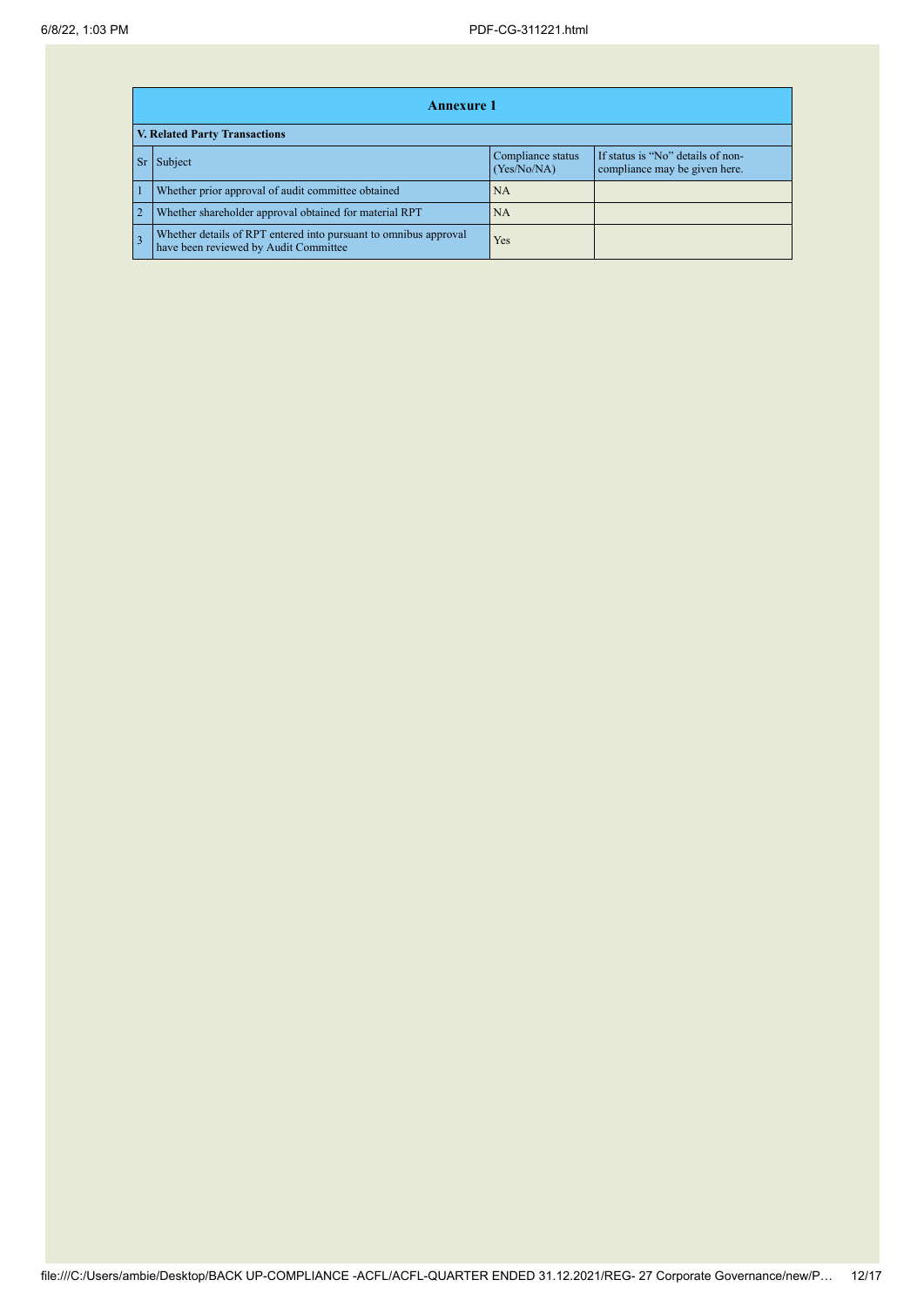| <b>Annexure 1</b>       |                                                                                                                                                                                                                 |                               |  |  |
|-------------------------|-----------------------------------------------------------------------------------------------------------------------------------------------------------------------------------------------------------------|-------------------------------|--|--|
| <b>VI. Affirmations</b> |                                                                                                                                                                                                                 |                               |  |  |
|                         | $Sr$ Subject                                                                                                                                                                                                    | Compliance<br>status (Yes/No) |  |  |
|                         | The composition of Board of Directors is in terms of SEBI (Listing obligations and disclosure requirements)<br>Regulations, 2015                                                                                | Yes                           |  |  |
| $\overline{2}$          | The composition of the following committees is in terms of SEBI(Listing obligations and disclosure requirements)<br>Regulations, 2015 a. Audit Committee                                                        | Yes                           |  |  |
| $\overline{3}$          | The composition of the following committees is in terms of SEBI(Listing obligations and disclosure requirements)<br>Regulations, 2015. b. Nomination & remuneration committee                                   | Yes                           |  |  |
| $\overline{4}$          | The composition of the following committees is in terms of SEBI(Listing obligations and disclosure requirements)<br>Regulations, 2015. c. Stakeholders relationship committee                                   | Yes                           |  |  |
| $\overline{5}$          | The composition of the following committees is in terms of SEBI(Listing obligations and disclosure requirements)<br>Regulations, 2015. d. Risk management committee (applicable to the top 500 listed entities) | NA                            |  |  |
| 6                       | The committee members have been made aware of their powers, role and responsibilities as specified in SEBI<br>(Listing obligations and disclosure requirements) Regulations, 2015.                              | Yes                           |  |  |
| $\overline{7}$          | The meetings of the board of directors and the above committees have been conducted in the manner as specified in<br>SEBI (Listing obligations and disclosure requirements) Regulations, 2015.                  | Yes                           |  |  |
| 8                       | This report and/or the report submitted in the previous quarter has been placed before Board of Directors.                                                                                                      | Yes                           |  |  |
| 9                       | Any comments/observations/advice of Board of Directors may be mentioned here:                                                                                                                                   | Textual<br>Information $(1)$  |  |  |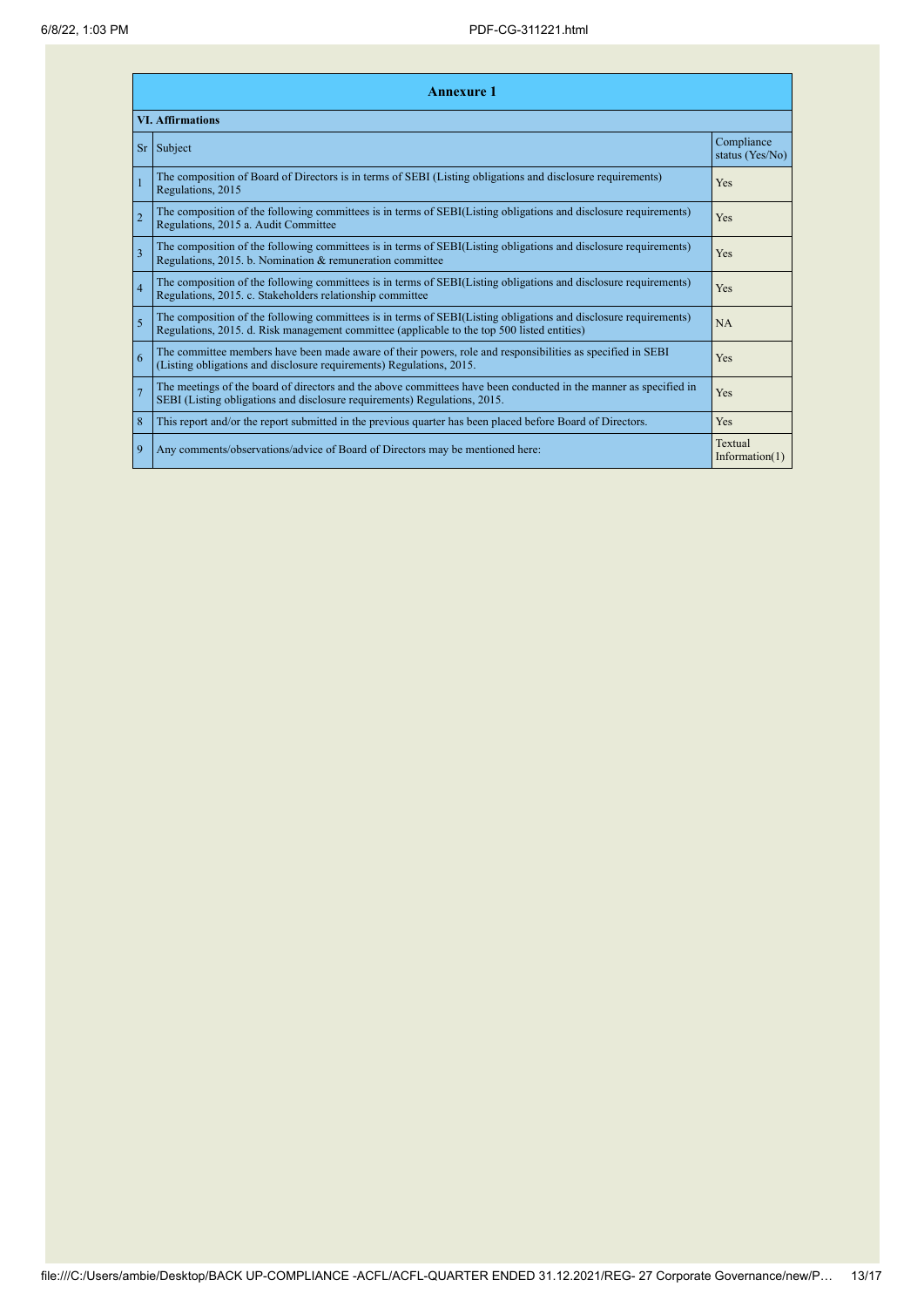|                | <b>Annexure 1</b> |                                          |  |
|----------------|-------------------|------------------------------------------|--|
| $\mathbf{S}$ r | Subject           | Compliance status                        |  |
|                | Name of signatory | Phul Jha                                 |  |
|                | Designation       | Company Secretary and Compliance Officer |  |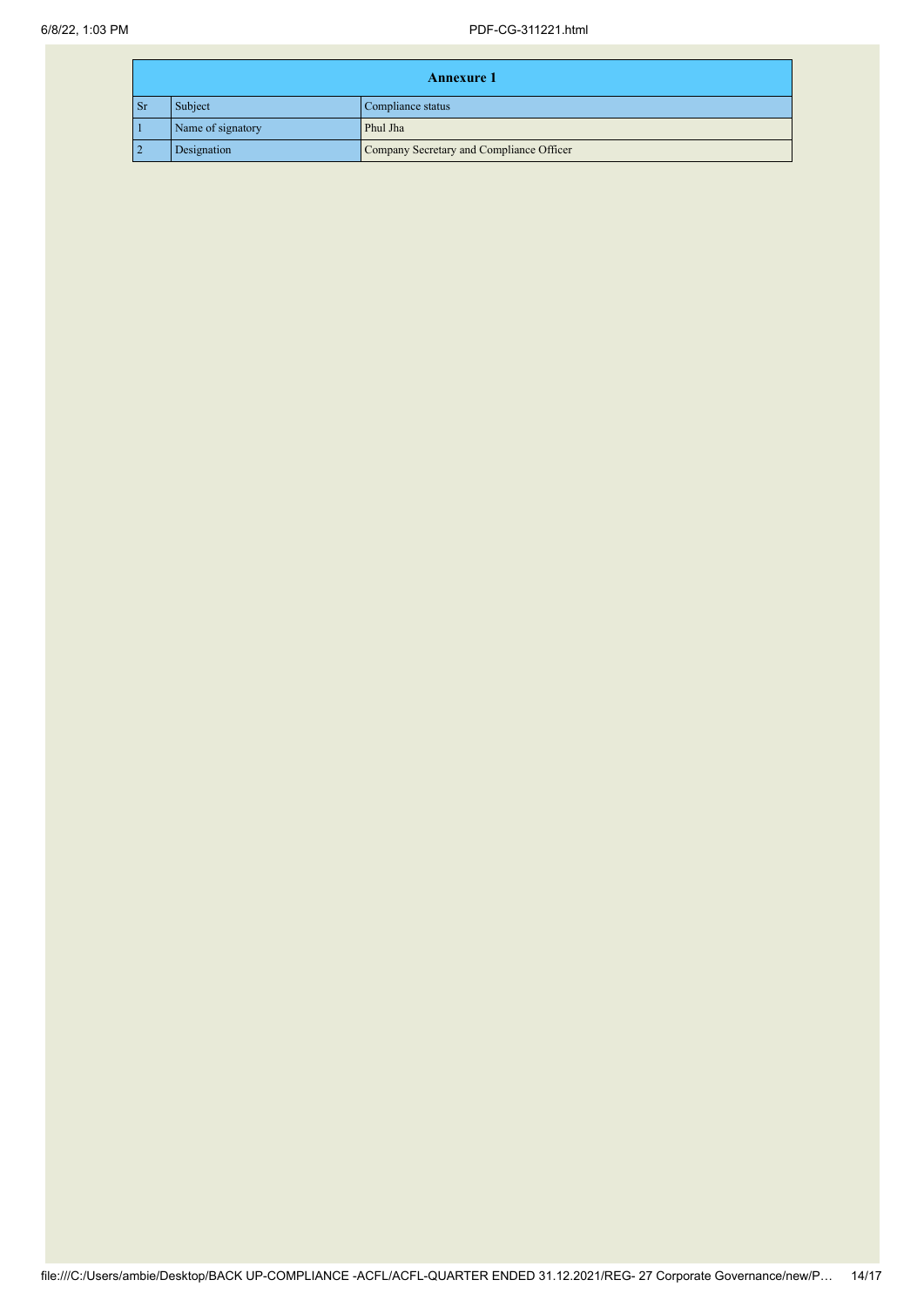| <b>Text Block</b>      |                                                                         |
|------------------------|-------------------------------------------------------------------------|
| Textual Information(1) | No comment/observation/ advice of the Board of Directors were received. |